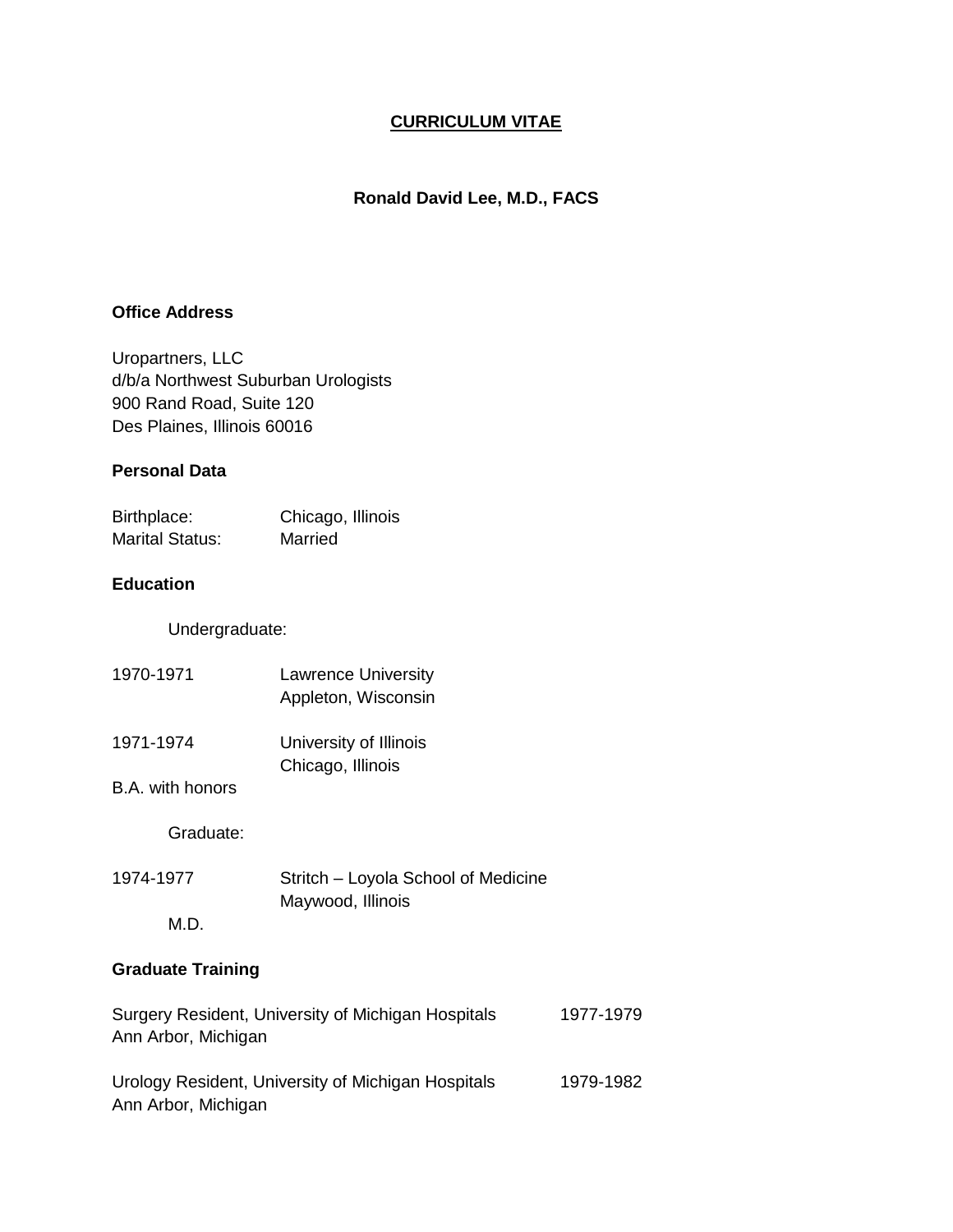| Fellow in Male Infertility, Baylor University<br>Houston, Texas                                                                                                | 1983-1984        |
|----------------------------------------------------------------------------------------------------------------------------------------------------------------|------------------|
| <b>Professional Appointments</b>                                                                                                                               |                  |
| Instructor, University of Michigan Hospitals<br>Chief, Andrology - Infertility Service<br><b>Acting Chief Pediatric Urology Service</b><br>Ann Arbor, Michigan | 1982-1983        |
| Assistant Professor of Surgery, Urology<br>Yale University School of Medicine<br>New Haven, Connecticut                                                        | 1984-1986        |
| Attending Physician, Yale New Haven Hospital<br>New Haven, Connecticut                                                                                         | 1984-1986        |
| Attending Physician, Lutheran General Hospital<br>Park Ridge, Illinois                                                                                         | 1986 - present   |
| Attending Physician, Resurrection Hospital<br>Chicago, Illinois                                                                                                | $1986 - present$ |
| <b>Assistant Clinical Professor of Urology</b><br>Stritch - Loyola School of Medicine<br>Chicago, Illinois                                                     | $1988 - present$ |
| Attending Physician, Northwest Community Hospital<br>Arlington Heights, Illinois                                                                               | $2009 - present$ |
| Attending Physician, St. Alexius Hospital<br>Hoffman Estates, Illinois                                                                                         | $2007 - present$ |

## **Presentations**

"Evaluation of Stress Incontinence in Females". Presented at American Urological Association Meeting – 1980

"Evaluation of Impotence". Chicago Urological Society. December, 1991

"Male Factor". Serona Symposis, Fertility Diagnosis and Treatment in the 90's. February, 1992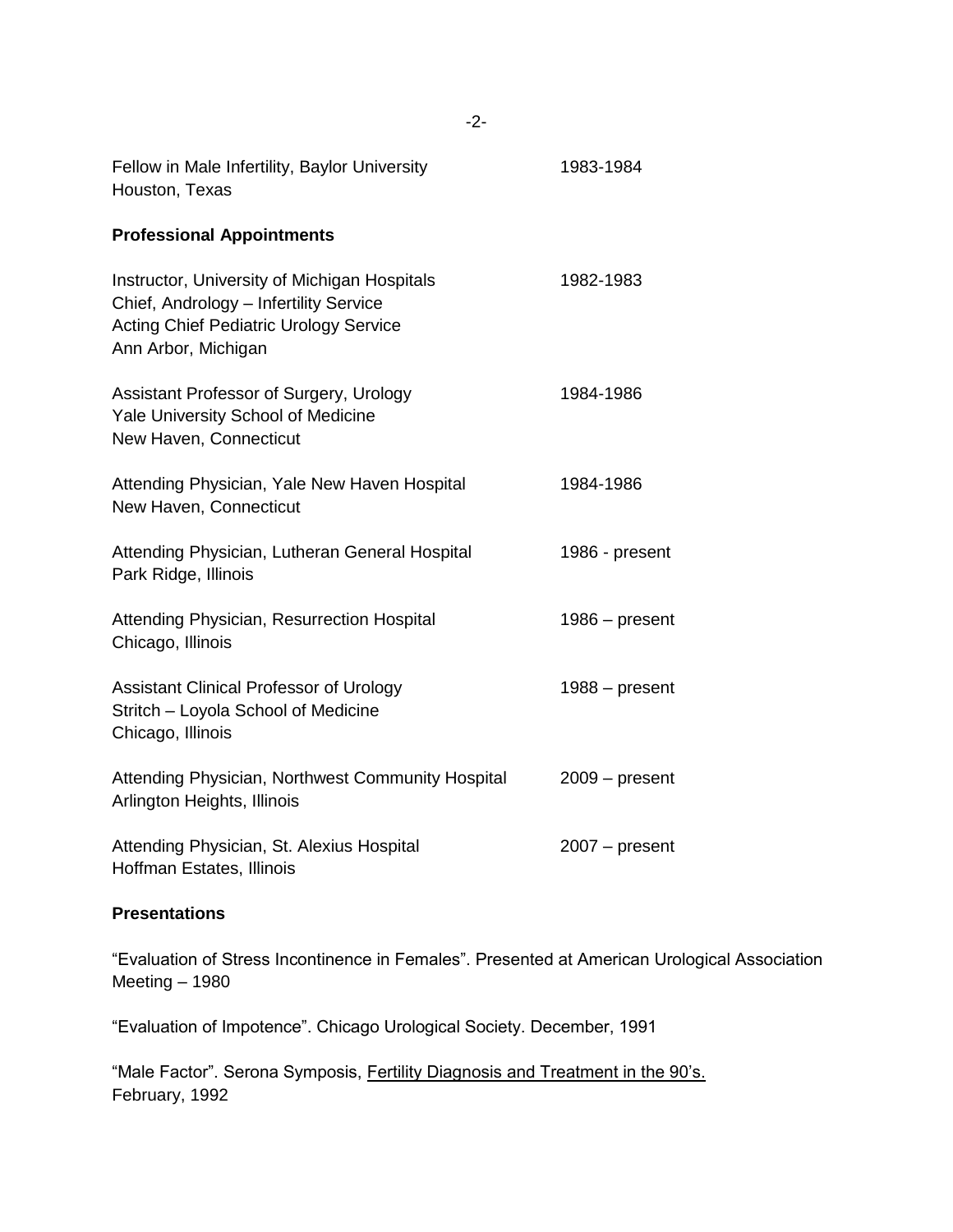"Prostatic Disease". Department of Family Practice Grand Rounds, Lutheran General Hospital. January, 1993.

#### **Scientific Articles**

- 1. Gillett W., Grossman H.B., Lee R.D., "Visual Disturbances in TUR Reaction". Urology XXV:573, 1985.
- 2. Hollander J.B., Begun F.P., Lee R.D.: "Scrotal Fat Necrosis" J. Urol 134-150, 1985.

## **Consulting Physician**

| Staff Urologist, Ann Arbor Veterans Administration<br><b>Medical Center</b><br>Ann Arbor, Michigan      | 1982-1983 |
|---------------------------------------------------------------------------------------------------------|-----------|
| Staff Urologist, Wayne County General Hospital<br>Wayne, Michigan                                       | 1982-1983 |
| Staff Urologist, West Haven Veterans Administration<br><b>Medical Center</b><br>West Haven, Connecticut | 1984-1986 |
| <b>Certification and Licensure</b>                                                                      |           |

| Diplomate, National Board of Medical Examiners | 1977 |
|------------------------------------------------|------|
| American Board of Urology                      | 1984 |
| State of Illinois License                      | 1986 |

#### **Honors and Awards**

Phi Kappa Phi Honor Society National Top Doctors – U.S. News Group and Castle Connolly Medical, Ltd.

#### **Professional Societies**

American Society of Reproductive Medicine

-4-

Reed Nesbit Urological Society